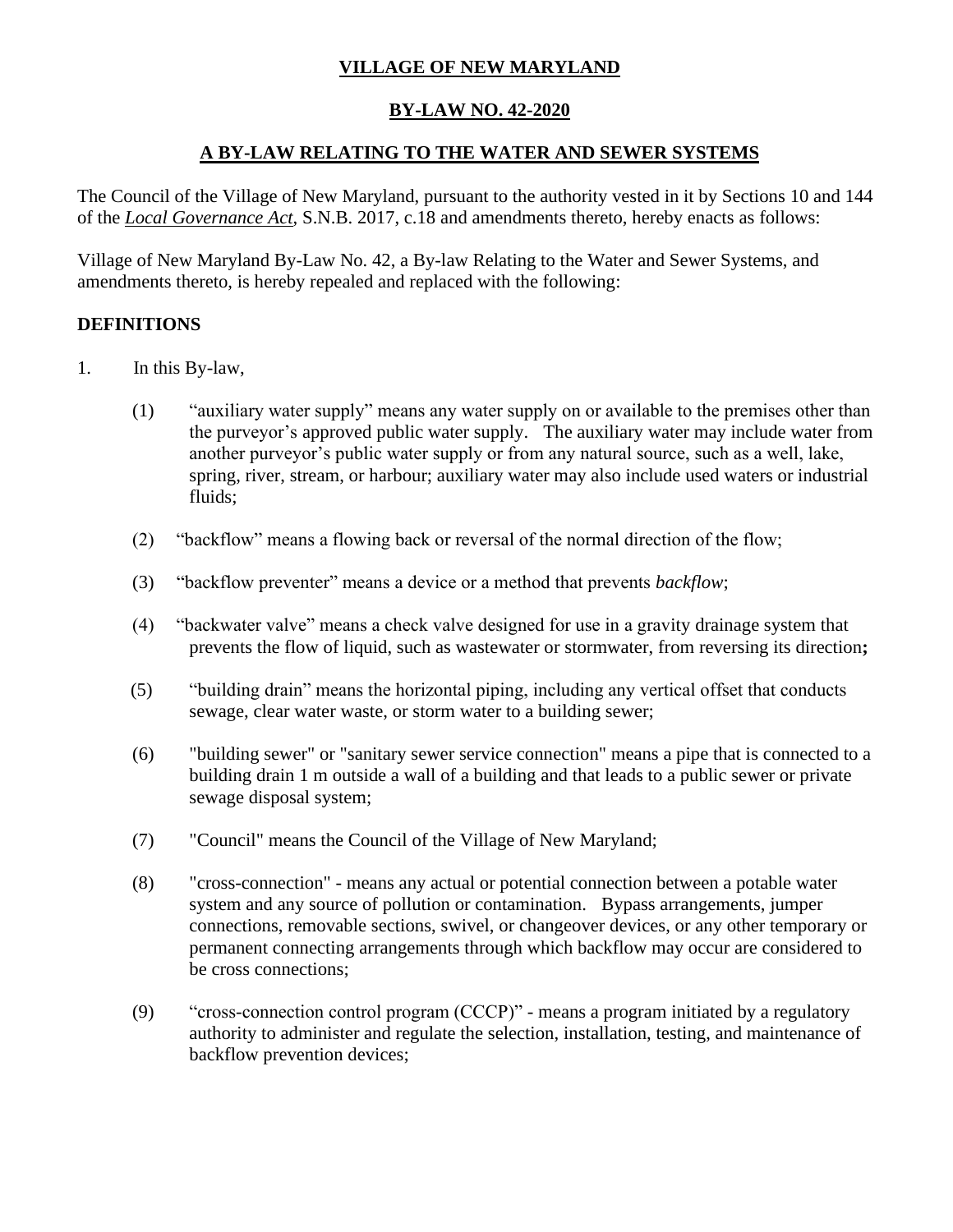- (10) "CSA" means Canadian Standards Association;
- (11) "CSA B64.10" means the Canadian Standards Association Manual for the Selection and Installation of Backflow Preventers, in its most recent edition referenced in *New Brunswick Regulation 84-187*;
- (12) "customer's water system" means a water system owned by a person other than the Village but which receives water from the Village water system;
- (13) "land drainage works" means any natural or constructed swale, ditch or drainage course that is used to convey surface storm water;
- (14) "NPC" means the National Plumbing Code of Canada in its most recent edition as adopted by the Province of New Brunswick;
- (15) "owner" means any person, firm or corporation controlling the property under consideration;
- (16) "plumbing inspector" means an inspector appointed under the *Plumbing Installation and Inspection Act*, Chap.P.9.1 and amendments thereto, and includes the chief plumbing inspector;
- (17) "potable" means safe for human consumption;
- (18) "Public Works Supervisor" means the Supervisor of the Village of New Maryland Public Works Department and/or his/her authorized representative;
- (19) "*Regulation 84-187*" means *New Brunswick Regulation 84-187* and amendments thereto, under the *Plumbing Installation and Inspection Act*;
- (20) "sewer system" means all of the property involved in the operation of the Village of New Maryland sewer utility, and includes land, wastewater lines and appurtenances, pumping stations, treatment works, and general property;
- (21) "storm building drain" means a building drain that conveys storm water;
- (22) "storm building sewer" means a building sewer that conveys storm water;
- (23) "storm drainage system" means a drainage system that conveys storm water;
- (24) "storm sewer" means a sewer that conveys storm water;
- (25) "storm sewer service connection" means the extension from the storm building sewer to the storm sewer main;
- (26) "storm water" means water that is discharged from a surface as a result of rainfall or snowfall;
- (27) "Village" means the Village of New Maryland;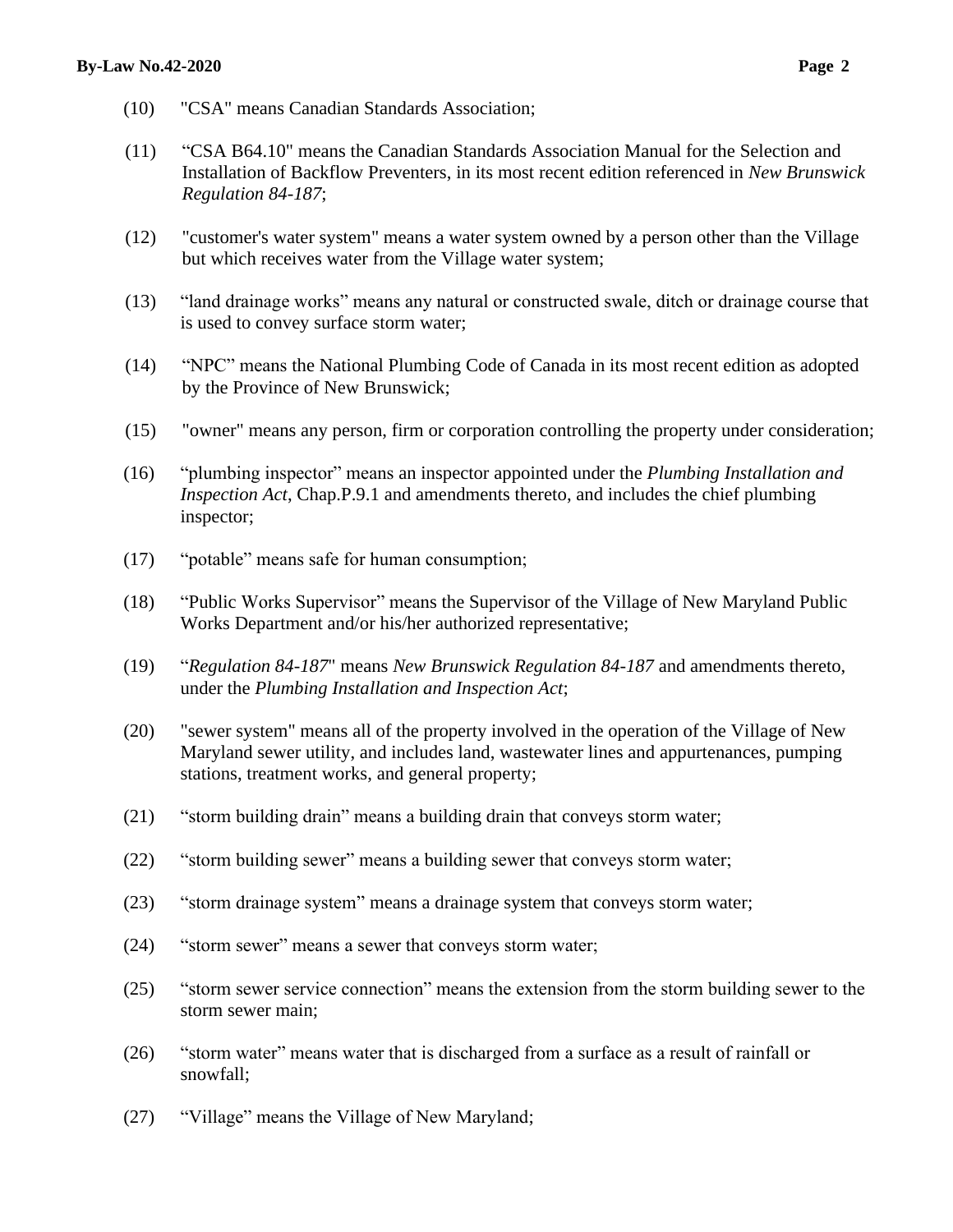- (28) "Village Engineer" shall mean any person or firm designated as such by the Village Council;
- (29) "wastewater" means spent or used water which contains dissolved and suspended matter;
- (30) "water" and "water supply" means the water supplied to consumers for the purposes herein specified;
- (31) "water service pipe" means a pipe that conveys water from a public water main or private water source to the inside of the building;
- (32) "water system" means all of the property involved in the operation of the Village of New Maryland water utility, including land, wells, water lines and appurtenances, treatment plants, reservoirs, pumping stations, and general property.

### **CONTROL OF SYSTEMS**

- 2. The Village Council directly or through their designates, shall have the administration, supervision and control of the water systems and sewer systems.
- 3. The Council may appoint such officers and employees as from time to time are deemed necessary for the efficient and continuous operation of the water systems and sewer systems.
- 4. Council shall have general supervision of the construction, operation, and maintenance of the water systems and sewer systems.
- 5. The Village Council shall cause to be made appropriate plans of the water systems and sewer systems of the Village.
- 6. (1) The water supply shall be furnished for the following:
	- (a) domestic purposes within the Village;
	- (b) Village purposes;
	- (c) industrial purposes, only with written consent of the Village.

(2) Water shall not be furnished for any purpose other than domestic purposes when in the opinion of the Village Council the quality or efficiency of the water supply for domestic purposes within the Village would be thereby impaired.

(3) The Village Council may, subject to the foregoing limitations, furnish water for purposes other than domestic purposes under an agreement in writing that the water supply may be discontinued temporarily or permanently by the Village Council.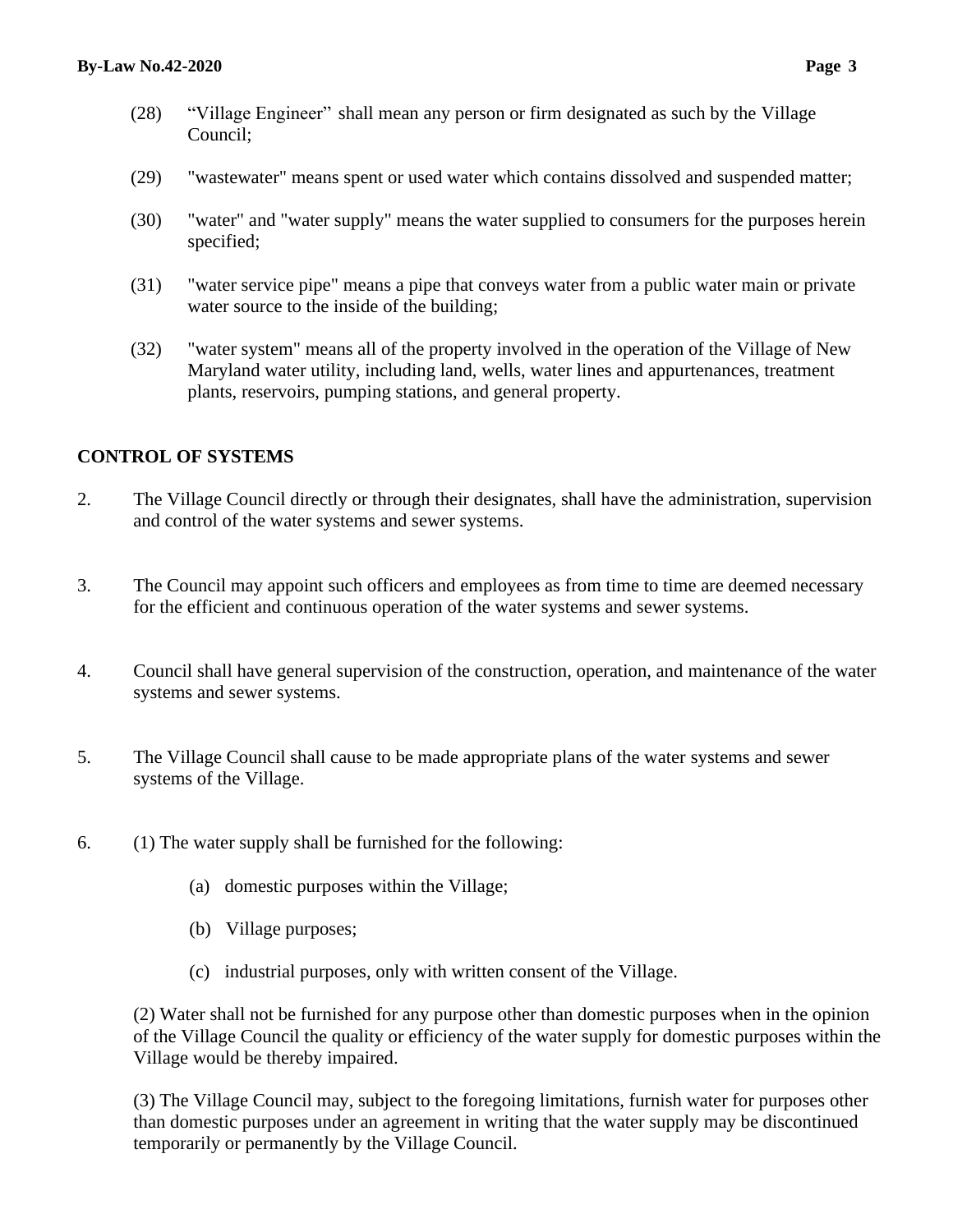7. (1) The locations, elevations, materials and methods of installation for all public and private water and sewer mains, service pipes, and appurtenances shall be approved by the Village Engineer prior to their construction; and where applicable shall be in compliance with the NPC and *NB Regulation 84-187*.

(2) The installation of water, sanitary sewer, and storm sewer laterals to the home from the property line is the responsibility of a provincially licensed plumbing contractor. Excavation, compaction, and back-filling, following inspection by the Village Public Works Department, must be completed by a Village approved contractor. The contractor who performs the excavation, compaction and backfilling must be included on the list of Village Approved Contractors or obtain approval through the office of the Clerk/Development Officer.

(3) Plumbing systems, as defined in the National Plumbing Code of Canada adopted through *NB Regulation 84-187*, shall be installed as per the requirements of *Regulation 84-187* and the National Plumbing Code of Canada.

# **APPLICATION AND CONSTRUCTION**

- 8. Water shall not be supplied from the water system to any customer's water system unless such system and related plumbing is:
	- (a) approved by the Plumbing Inspector;
	- (b) approved by the Village's Engineer; and
	- (c) is protected from frost.
- 9. (1) Where a customer's water system is found to have been installed in violation of requirements of either the NPC or *NB Regulation 84-187* or any provisions of this bylaw, the Village Council may direct that the water supply be discontinued until such customer's water system is properly installed and approved and the person supplied has complied with the provisions of this bylaw, as well as the provisions of the NPC and *NB Regulation 84-187*.

(2) Where a customer's water system requires a pressure reducing valve to control excess pressures, such valve and its installation shall be the responsibility of the owner.

- 10. No connections shall be made to the water system for the purpose of taking water therefrom except under the direct supervision of the Village's Engineer or other person duly authorized by the Village Council for the purpose.
- 11. (1) At the time of making application for a water service connection the owner shall deposit with the Village Treasurer an amount identified in Schedule "A" to this By-law, to cover the cost of inspecting the installation.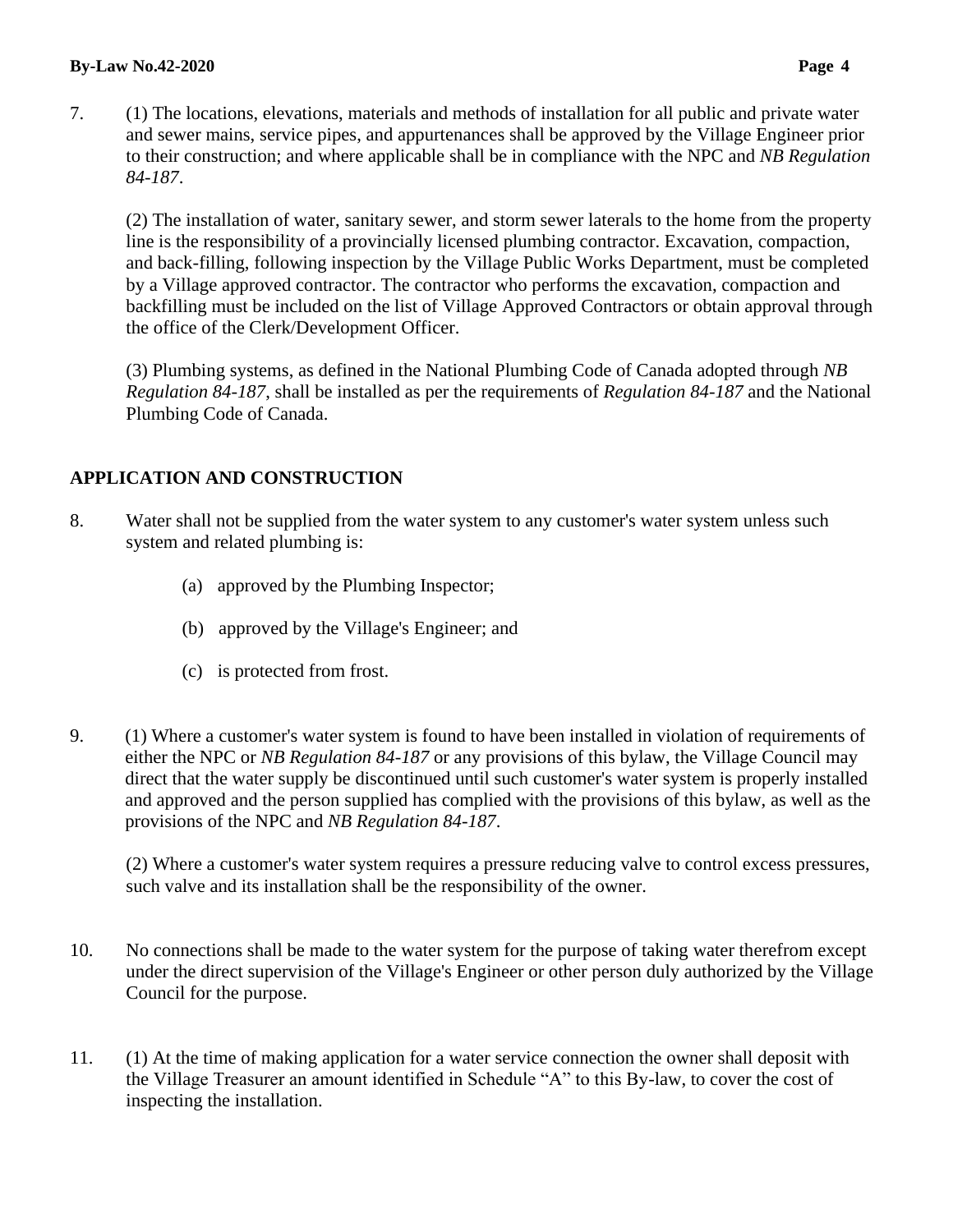(2) The amount deposited shall be credited to the cost of inspecting the work by the Village's Engineer and should such cost exceed the amount of the deposit, the owner shall pay the difference to the Village Treasurer before the water supply is activated.

- 12. (1) No owner or other person shall connect, cause to be connected, or allow to remain connected, any piping, fixture, fitting, container or appliance, in a manner which, under any circumstances, could allow non-potable water, wastewater, or any other substance to enter the Village's water system. All new constructions, and existing homes requiring renovations that include plumbing, shall have their water service pipe equipped with a Back-flow Preventer selected as per the requirements of CSA B64.10, approved for use by the Village Engineer, and certified to the applicable CSA standard.
	- (2) If a condition is found to exist which in the opinion of the Village Engineer is contrary to subsection (1) hereof, the Village Council may either:
		- (a) shut off the service or services, or
		- (b) give notice to the customer to correct the fault within a specified period.

(3) Notwithstanding the foregoing, the Village's Engineer may permit cross connection control devices to be installed on the customer's water piping at the sources of potential contamination and/or on the water service pipe.

(4) Where, in the opinion of the Village Engineer, a high risk of contamination of the potable water system exists, or the potential contaminant is extremely dangerous, water service to a customer shall be provided only on the provision that the customer have installed on the customer's water service pipe a backflow preventer, selected in accordance with CSA B64.10 and approved by the Village Engineer in addition to the backflow prevention devices installed on the customer's water piping at the source of potential contamination.

(5) Where a testable backflow preventer is required by either the NPC or by the Village Engineer, that device shall be tested upon installation, when cleaned, repaired, or overhauled, when relocated, and thereafter annually, or more often if required by the Village Engineer or by provincially licensed test personnel approved by the Village Engineer, to demonstrate that the device is in good working condition. The tester shall submit a report in a form approved by the Village Engineer, on any or all tests performed on a device upon completion of each test as per the requirements of *NB Regulation 84-187*.

(6) Should a test show that a cross connection control device is not in good working condition, the Village's Engineer shall give notice to the customer to make repairs or replace the device within a specified period, and if the customer fails to comply with such notice the Village Council shall shut off the service or services.

(7) Notwithstanding Section 8 of this By-law, the Village Engineer or Public Works Supervisor may permit the use of a water service for construction purposes for a limited time, provided he/she is satisfied that adequate provision is made to prevent backflow into the Village water system.

(8) All backflow prevention devices shall be installed as recommended by the manufacturer and approved by the Village Engineer, so as to meet the requirements of the NPC and CSA B64.10.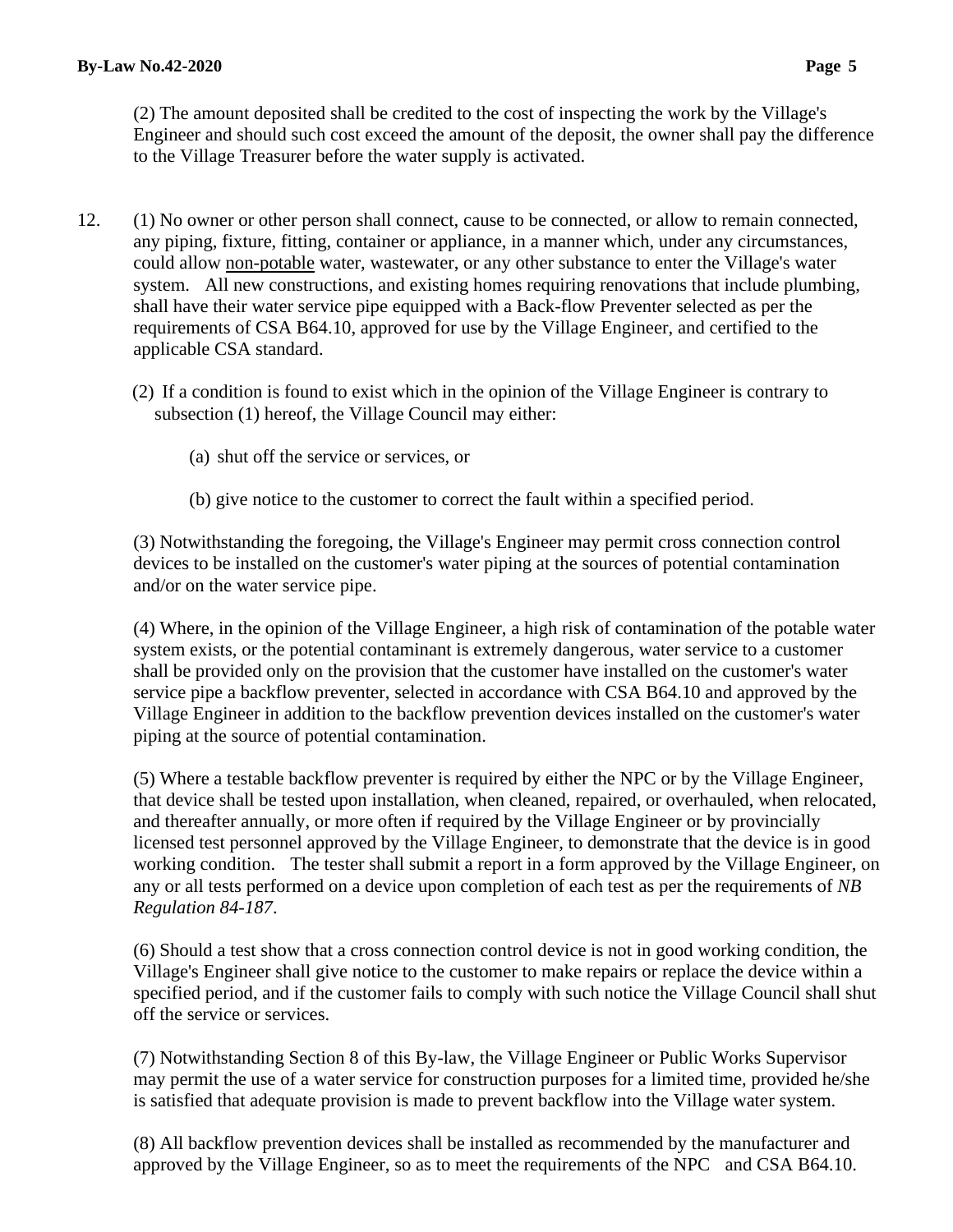#### **By-Law No.42-2020 Page 6**

- 13. (1) No owner whose premises are served by the water system shall use any auxiliary water supply without consent of the Village Council.
	- (2) No person shall allow an auxiliary water supply to be connected to the water system.

(3) An auxiliary water supply which discharges to the Village sanitary sewer system shall be metered by the Village for the purposes of Village of New Maryland By-law No.**40,** A By-law Respecting Water Rates and Sewer Rentals.

- 14. Unless otherwise instructed by the Village Council, the water supply to any premises shall be charged on a unit basis in accordance with the Village of New Maryland By-law No. **40**.
- 15. (1) In those instances where Village Council requires that the water supply to premises be measured by a water meter, the water meter will be supplied and/or installed by the Village, in a location provided by the owner, subject to the following conditions:

(2) The owner shall provide a place for a water meter which place, in the opinion of the Village's Engineer is suitably located within the building at or near the point of entry of the water service pipe and on the customer side of the shut-off valve, so the meter can be easily read and will not be exposed to freezing temperatures.

(3) Where the premises of a customer are of such a nature that a meter cannot be properly installed in a building, or if the building is not sufficiently frost-proof as to guarantee the safety of the meter, the Village Engineer may order the construction of an approved frost-proof chamber in which the meter can be installed.

(4) Where the required meter is larger than 20 mm nominal pipe diameter, or services more than one above ground floor, it shall be valved on both sides. Where the required meter is larger than 50 mm nominal pipe diameter, or where the required meter is a turbine type, or compound type, the owner shall provide a valved bypass arrangement to enable testing and servicing of the meter.

(5) All water meters installed or supplied by the Village or for the Village, are and shall remain the property of the Village.

(6) Every owner whose water supply is metered shall be liable for any damage to, or loss of the meter resulting from any cause other than damage covered by the Village.

(7) Where an owner requests a Village owned water meter be tested for accuracy, a fee in the amount identified in Schedule "A" to this By-law shall be required, such fee being refundable only if the tested meter is found to register high by more than two percent (2%). The owner will be provided with a certificate verifying the test results.

16. (1) The owner of any premises must file with the Village Treasurer an application in the form provided for that purpose for the construction or replacing of a building sewer or building storm sewer and the connection thereof with the appropriate sewer main.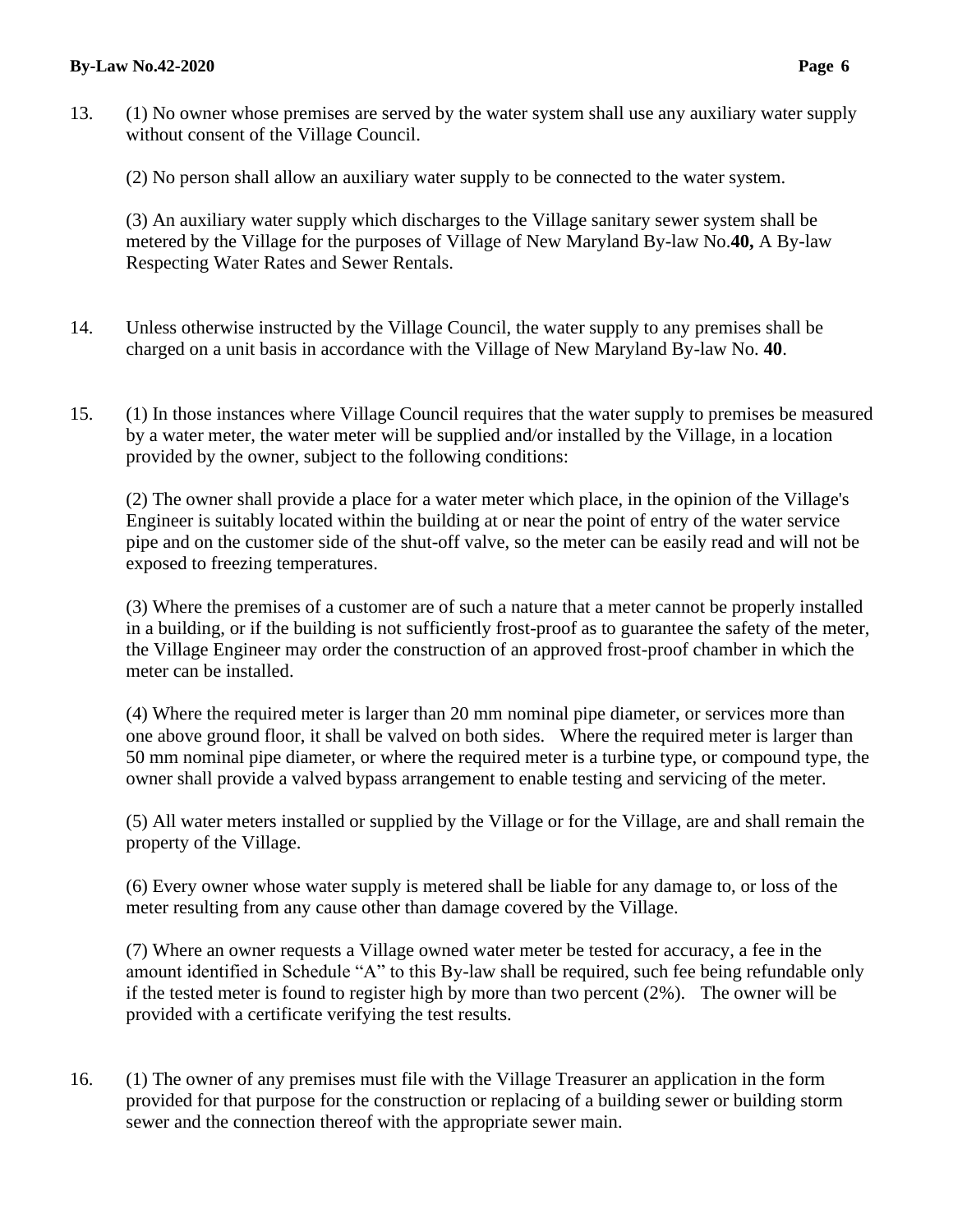(2) At the time of filing an application the owner shall deposit with the Village Treasurer a fee in the amount identified in Schedule "A" to this By-law to cover the cost of inspecting the installation."

(3) The amount deposited shall be credited to the cost of inspecting the work by the Village's Engineer and should such cost exceed the amount of the deposit the owner shall pay the difference to the Village Treasurer before the building is used.

- 17. No person shall make a connection to a sanitary sewer system, storm sewer or land drainage works unless the person has demonstrated that the requirements of *NB Regulation 84-187* have been met and has demonstrated to the satisfaction of the Village Engineer that the effluent from his/her premises will conform to the requirements set forth in By-law No. **41**, A By-law Regulating the Discharge of Water or Wastewater Into Drains, Storm and Sanitary Sewer Systems.
- 18. A building sewer or building storm sewer shall be constructed only of such material and of such dimensions and specifications and laid at such grade so as to be in compliance with the requirements of the NPC and in such a manner as the Village's Engineer shall direct.
- 19. No owner or occupier of any premises shall permit drainage from the perimeter drain or roof thereof to flow directly or indirectly to the sanitary sewer system.
- 20. (1) The owner of any building situate upon land abutting a street or public place wherein there is a sewer main or water main shall install in such building, connections with such sewer main and water main and such apparatus and appliances as may be required in the opinion of the Village's Engineer to insure the proper sanitary conditions of the premises and surrounding or adjacent properties.

(2) Where, in the opinion of the Village Engineer or Public Works Supervisor, there is a high risk of sanitary sewer or storm water back-ups to the inside of a building , no person shall make a connection to any sanitary sewer or storm sewer without installing a backwater valve on the building drain, provided that the backwater valve is a "normally open" design conforming to CSA B70, "Cast Iron Soil Pipe, Fittings, and Means of Joining"; CSA B181.1, "ABS Drain, Waste, and Vent Pipe and Pipe Fittings"; CSA B181.2, "PVC Drain, Waste, and Vent Pipe and Pipe Fittings"; or CSA B182.1, "Plastic Drain and Sewer Pipe and Pipe Fittings"; and does not serve more than one dwelling unit.

## **GENERAL PROVISIONS**

- 21. No person shall:
	- (1) except for firefighting purposes by the Village Fire Chief or designate, use, interfere, change, tamper, connect to or obstruct any mains, pipes, hydrants, valves, meters, automatic meter readers or other apparatus utilized for the supply and distribution of water unless authorized by the Public Works Supervisor;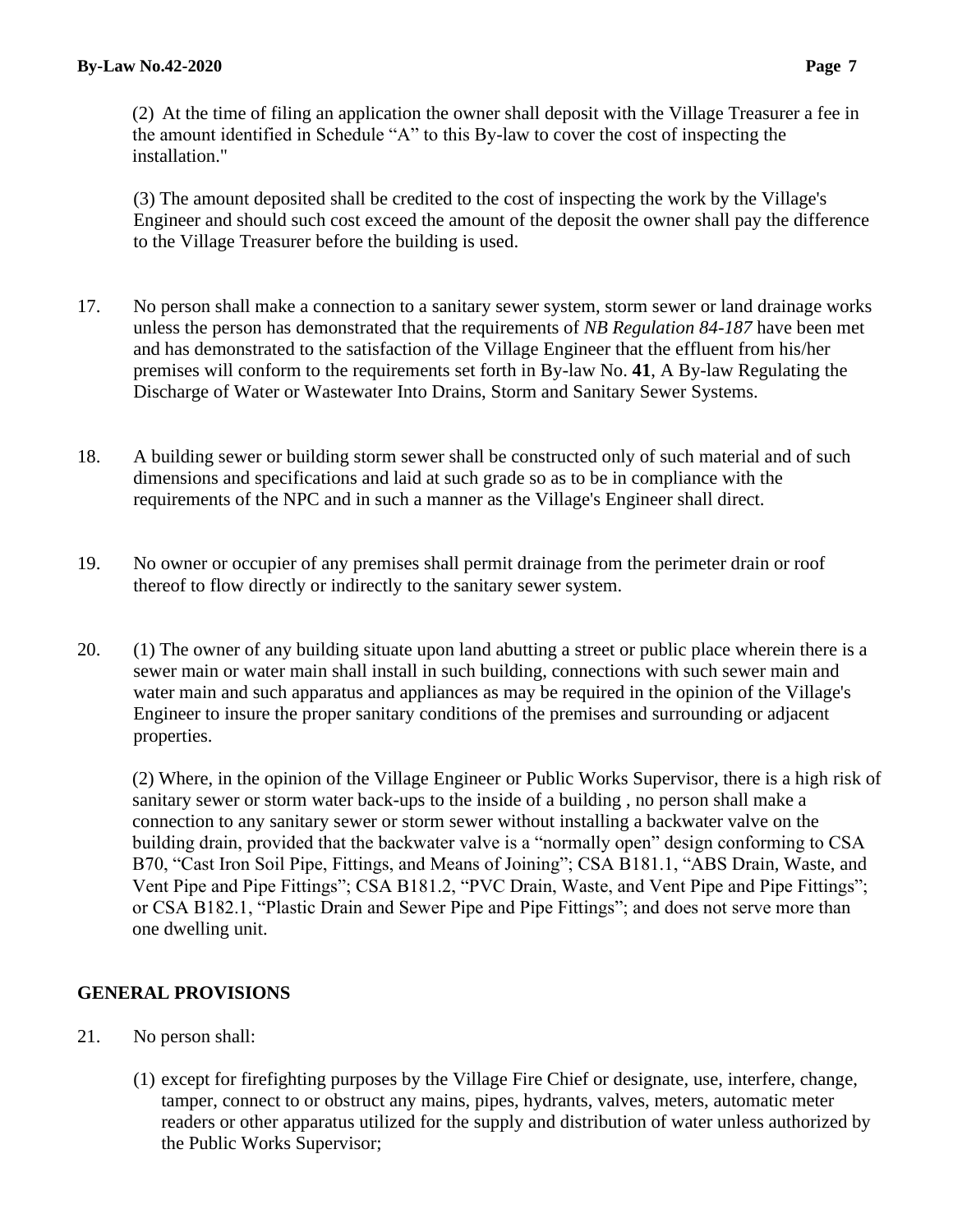- (2) use the municipal water supply pressure or flow as a source of power;
- (3) use the municipal water supply as a source of heat or energy except as otherwise permitted herein;
- (4) connect to the municipal water supply except by a direct connection to the water main;
- (5) where Council has, by resolution, declared a water shortage, water their lawn, or wash their car;
- (6) sell, lend, give away, or permit to be taken or carried away, any water supplied by the Village of New Maryland unless prior written approval is obtained from the Public Works Supervisor; or
- (7) water lawns, gardens, or plants while it is raining, or for more than two hours per day.
- 22. The Village shall not be liable for any damage or injury caused or done by reason of the interruption of water supply, water system operation, water pressure or its variation, drawing of a vacuum on the water system, or intermittent flow of the sewer system.
- 23. No person shall remove or in any way interfere with any water meter affixed to a water service of the Village without approval of the Village Council.
- 24. (1) A water supply may be refused or discontinued at any time for:
	- (a) non-payment of a water rate;
	- (b) non-payment of a sewer rental;
	- (c) non-payment of water or sewer connection charge;
	- (d) non-payment of any repair, maintenance, or inspection related charge;
	- (e) violation of any provision of this By-law;
	- (f) refusal of entry to the premises by the Village Engineer, Public Works Supervisor, or their designates for the purpose of inspection;
	- (g) the construction or repair of the water or sewerage system or both;
	- (h) instances where a fire is in progress in the Village; or
	- (g) the convenience of and at the request of the owner and occupier of the premises.

(2) Where a water supply or sanitary sewer service connection has been discontinued under subsection  $(1)(a)$ ,  $(b)$ ,  $(c)$ ,  $(d)$ , or  $(e)$ , the owner shall pay a fee in the amount identified in Schedule "A" to this By-law, together with any amount in arrears before such supply shall be restored.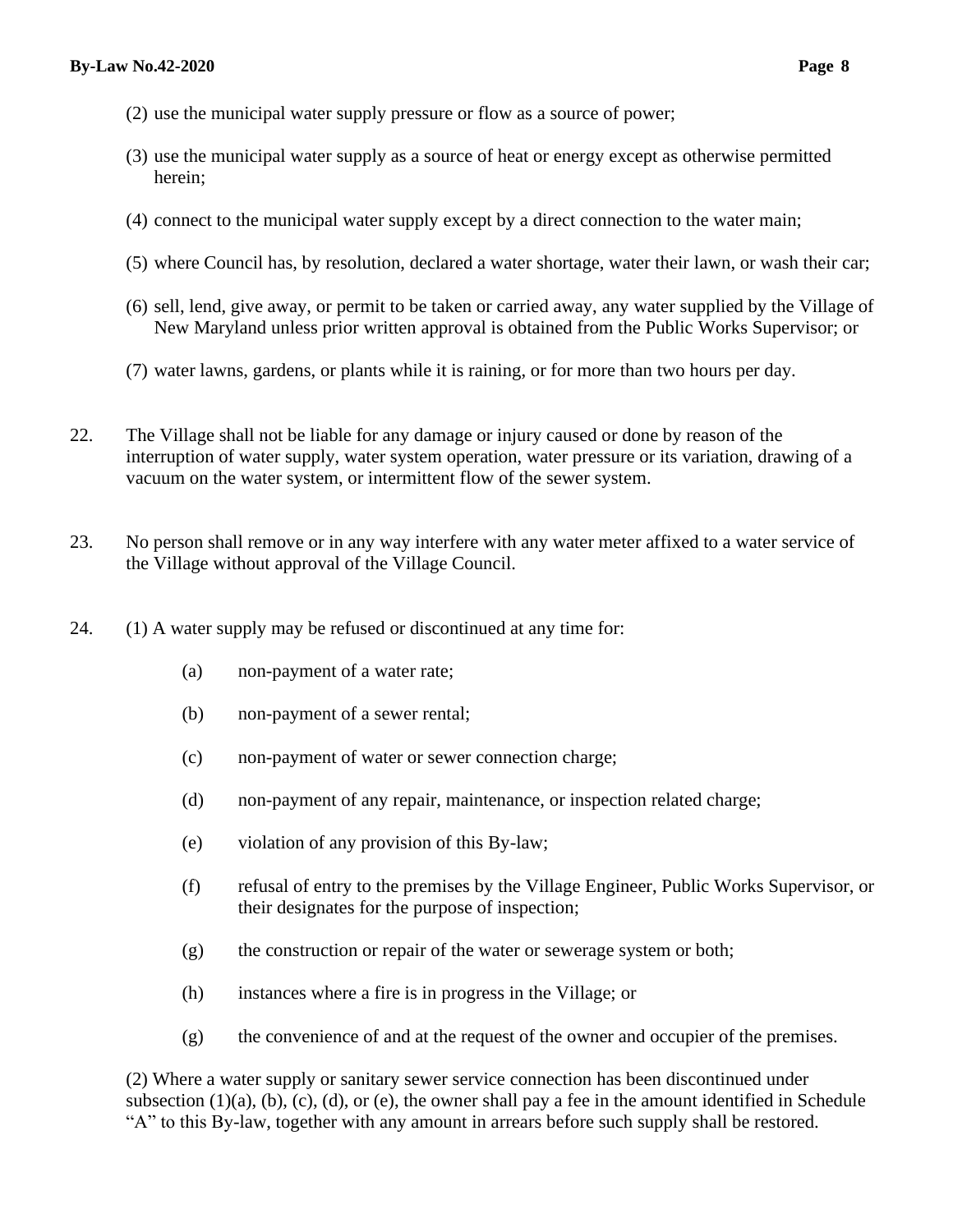#### **By-Law No.42-2020** Page 9

25. (1) Property owners whose premises are serviced by Village owned and operated water and/or sanitary sewer systems are responsible for (at their expense) the clearing of blockages from the entire length of their individual water and sanitary sewer service lateral(s) up to and including the Village's main water and/or sewer line(s) connection. Owners of property experiencing an interruption of water service and/or sewer blockage are to notify the Village Office. The Village will check the appropriate system(s) and advise the property owner accordingly. If the Village's water and/or sewer system(s) are functioning normally, the property owner will be advised that the problem is with their service lateral(s) and/or connection(s), and that they are responsible for locating and repairing the same.

(2) Regardless of the location where the service lateral is ultimately repaired, the cost for all investigative work associated with determining the location of the failed service lateral(s) and/or connection(s) will initially be the full responsibility of the affected property owner. The Public Works Supervisor and/or Village Engineer may assist in determining the extent of investigative work required to determine the location and nature of the service lateral(s) and/or connection(s) failure; their assistance will be provided at the Village's expense.

(3) If the problem is located on private property, the owner will be responsible for all costs associated with the investigative work, repair or replacement of any affected service lateral(s) and/or connection(s) and must contract directly with a Village-approved contractor to correct the failed service lateral(s) and/or connection(s). Upon identifying a water service lateral failure, the property owner must make necessary repairs within 48 (forty-eight) hours. If the repairs are not completed within the specified 48 (forty-eight) hours, the Public Works Supervisor, at his/her discretion, may use Village forces and contractors to make the repairs. If the Public Works Supervisor determines the water service lateral failure can be detrimental to the Village's water distribution system, or surrounding properties, he/she can have Village forces make repairs immediately. The costs of all repairs performed by the Village forces and contractors will be the responsibility of the affected property owner. The property owner must advise the Village prior to having the work commenced and arrange to have an engineering representative from the Village on site to inspect the work.

(4) If the service lateral and/or connection failure is determined to be located within a municipal street or municipal services easement or public right-of-way, the Village will have the repair work and reinstatement of property completed by their forces, at the Village's expense. The homeowner shall then be reimbursed for any reasonable expense they incurred in determining the location of the failure.

- 26. Whenever a person violates any provision of this By-law, a Municipal By-law Infractions Notice, in the form set out in Schedule "B" attached to this By-law, shall be served on the person presumed to be liable for the offence.
- 27. (1) A Peace Officer or By-law Enforcement Officer is hereby authorized, after giving reasonable notice to the owner or occupant of the land, building or other structure to be entered to carry out the inspection, to enter on any property at all reasonable times for the purpose of ascertaining whether the regulations of this By-law are being observed.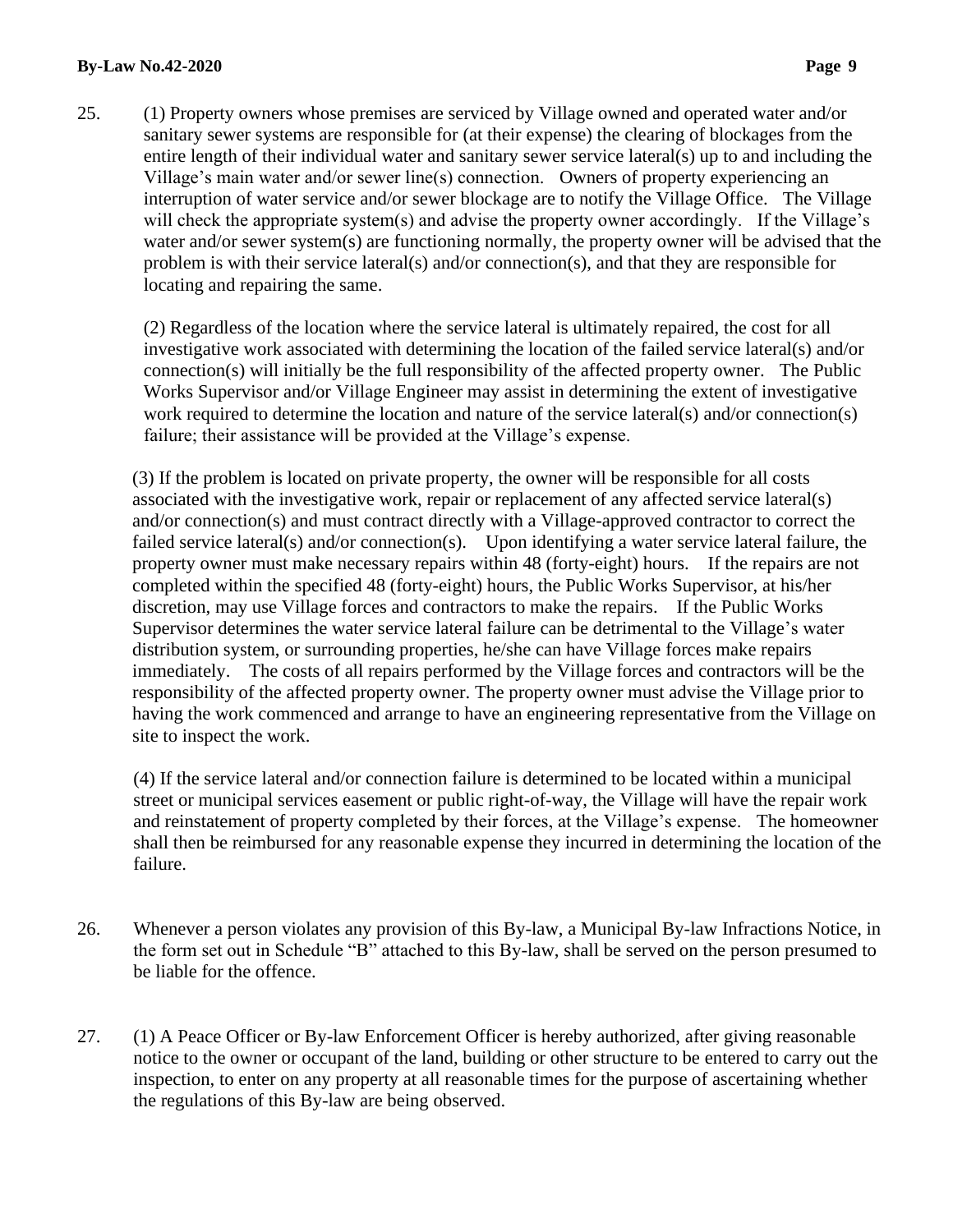(2) Every person who violates any provision of this By-law is guilty of an offence and is liable to a fine of not less than One Hundred and Forty Dollars (\$140.00) and not more than Two Thousand One Hundred Dollars (\$2100.00). If an offence continues for more than one day, the fine imposed may be multiplied by the number of days during which the offence continues.

(3) Unless otherwise provided in this By-law, a Peace Officer or the Village Clerk may, either before or after the institution of proceedings against a person in respect of an offence under this Bylaw, accept from the person alleged to have been guilty of the offence the payment of:

a) for a first offence, a sum equal to the minimum penalty prescribed for such violation;

b) for a second offence, a sum equal to twice the minimum penalty prescribed for such violation; and

c) for a third or subsequent offence, a sum equal to the maximum penalty prescribed for such violations.

(4) The person so accepting payment under this section shall forward such payment to the Treasurer together with a copy of the receipt delivered pursuant to sub-section 27(3) hereof or other record setting forth the information required to be shown on the receipt;

(5) A payment under Sub-section 27 (3) hereof shall constitute a full satisfaction, release and discharge of all penalties incurred by such person for such violation, and for the purses hereof shall have the same effect as if a judge had duly convicted the person of the violation for which the amount was paid, and a certificate purporting to be signed by the Treasurer to the effect that the sum has been paid in respect to a specific violation shall be prima facie evidence in all Courts of the conviction.

(6) If the voluntary payment set out in section 27 (3) above has not been received on or before the date a charge pertaining to the offence has been laid before the Provincial Court, the person charged with the offence is, in accordance with the provisions of the Provincial Offences Procedures Act, liable on summary conviction to a fine of not less than One Hundred and Forty Dollars (\$140.00) and not more than Two Thousand One Hundred Dollars (\$2100.00).

(7) If any section, subsection, sentence, clause or phrase of this By-law is for any reason held to be invalid by the decision of any Court of competent jurisdiction, this decision shall not affect the validity of the remaining portions of this By-law.

28. (1) Any Peace Officer or By-law Enforcement Officer is hereby authorized to take such action or issue tickets as they may deem to be necessary to enforce any provisions of this by-law.

(2) When it appears to the Village Council that a water shortage in the Municipal water supply could jeopardize the health or well-being of the public, the Public Works Supervisor may order users to cease and discontinue:

- a) sprinkling and watering of lands, lawns, or such other property;
- b) the use of air conditioners, heat pumps or other such apparatus using the Municipal water as refrigerant; and/or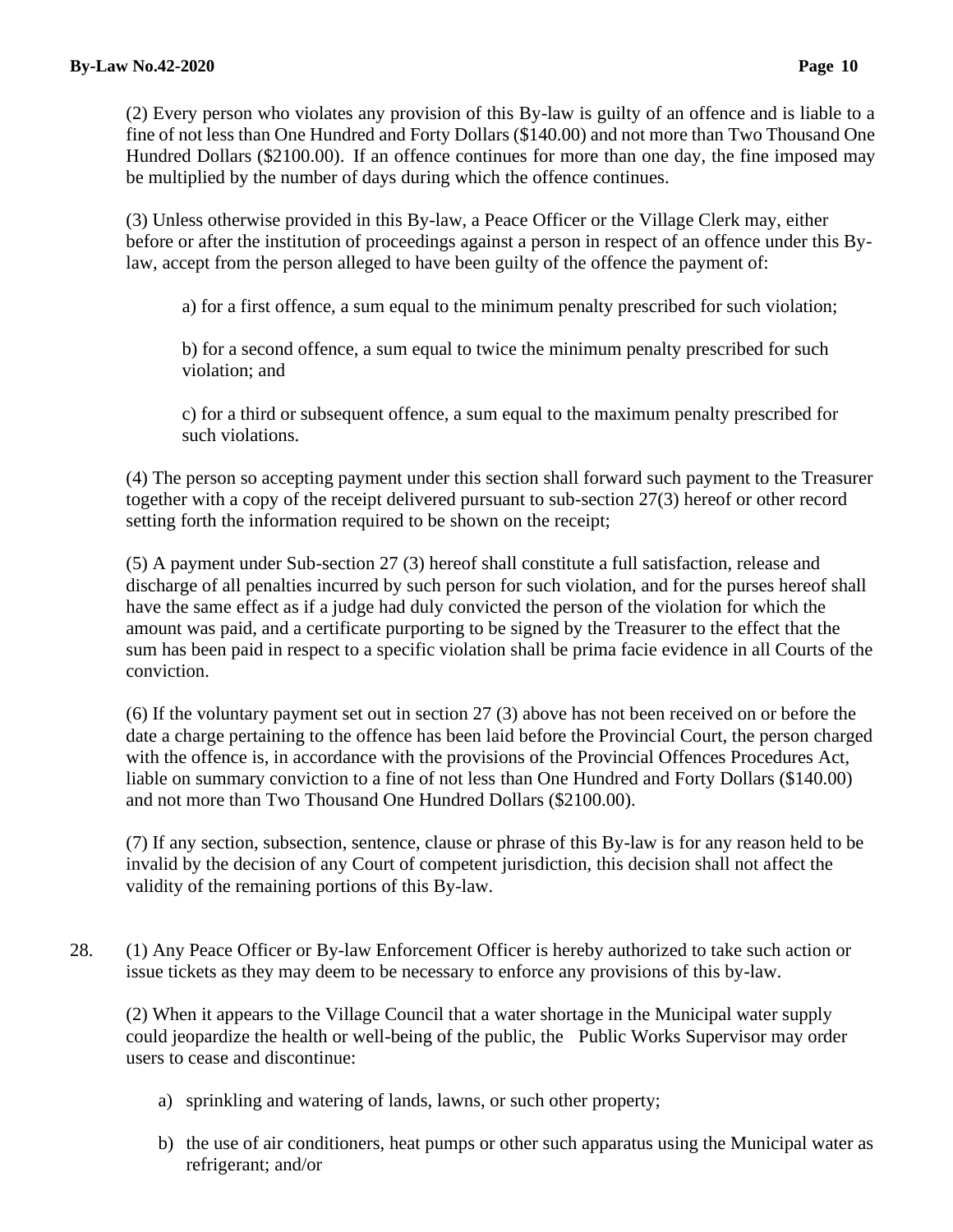- c) the continuous or occasional draining of a swimming pool by replacing evacuated water with Municipal water.
- 29. Council may adopt and, from time to time, amend the Schedule of Fees as shown in Schedule "A" attached hereto.

#### **REPEAL AND TRANSITION**

30. (1) Village of New Maryland By-law No. 42, a By-law Relating to the Water and Sewer Systems, enacted on June 16, 1993 and all amendments thereto, are hereby repealed.

(2) The repeal of Village of New Maryland By-Law No. 42, a By-law Relating to the Water and Sewer Systems, shall not affect any penalty, forfeiture or liability, incurred before such repeal or any proceedings for enforcing the same completed or are pending at the time of repeal; nor shall it repeal, defeat, disturb, invalidate or prejudicially affect any matter or thing whatsoever completed, existing, or pending at the time of repeal.

#### **Schedule "A"**

Schedule "A" is attached.

#### **Schedule "B"**

Schedule "B" is attached.

#### SECOND READING BY TITLE: 15 July 2020

(Advertised as to content on the Village of New Maryland website in accordance with <u>Local Governance Act</u> S.N.B. 2017, c. 18) 02 August 2020

BY-LAW SUMMARY READ: 16 September 2020

THIRD READING BY TITLE and ENACTED: 16 September 2020

15 July 2020

MAYOR CLERK Judy Wilson-Shee Cynthia Geldart

(Signed) Judy Wilson-Shee (Signed) Cynthia Geldart

SEAL: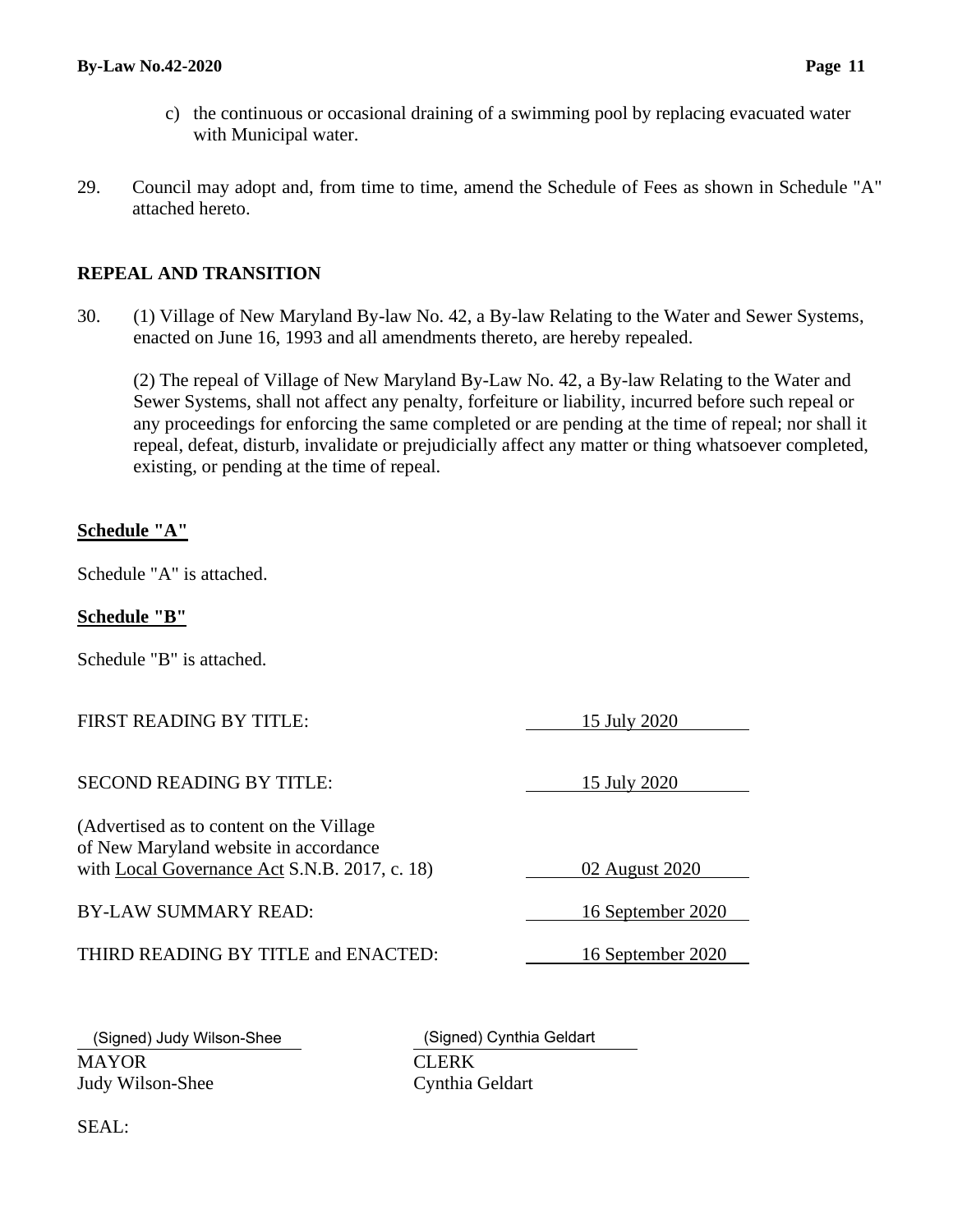### VILLAGE OF NEW MARYLAND

### SCHEDULE "A" to BY-LAW NO. 42-2020

### SCHEDULE OF FEES

| Service Provided                                  | By-Law     | Fee for |  |
|---------------------------------------------------|------------|---------|--|
|                                                   | Subsection | Service |  |
| Mandatory inspection of water service connection  | 11(1)      | \$150   |  |
| Water accuracy testing                            | 15(7)      | \$100   |  |
| Mandatory inspection of Storm Sewer connection    | 16(2)      | \$150   |  |
| Mandatory inspection of Building Sewer connection | 16(2)      | \$150   |  |
| Water Service re-connection/restoration           | 24(2)      | \$100   |  |